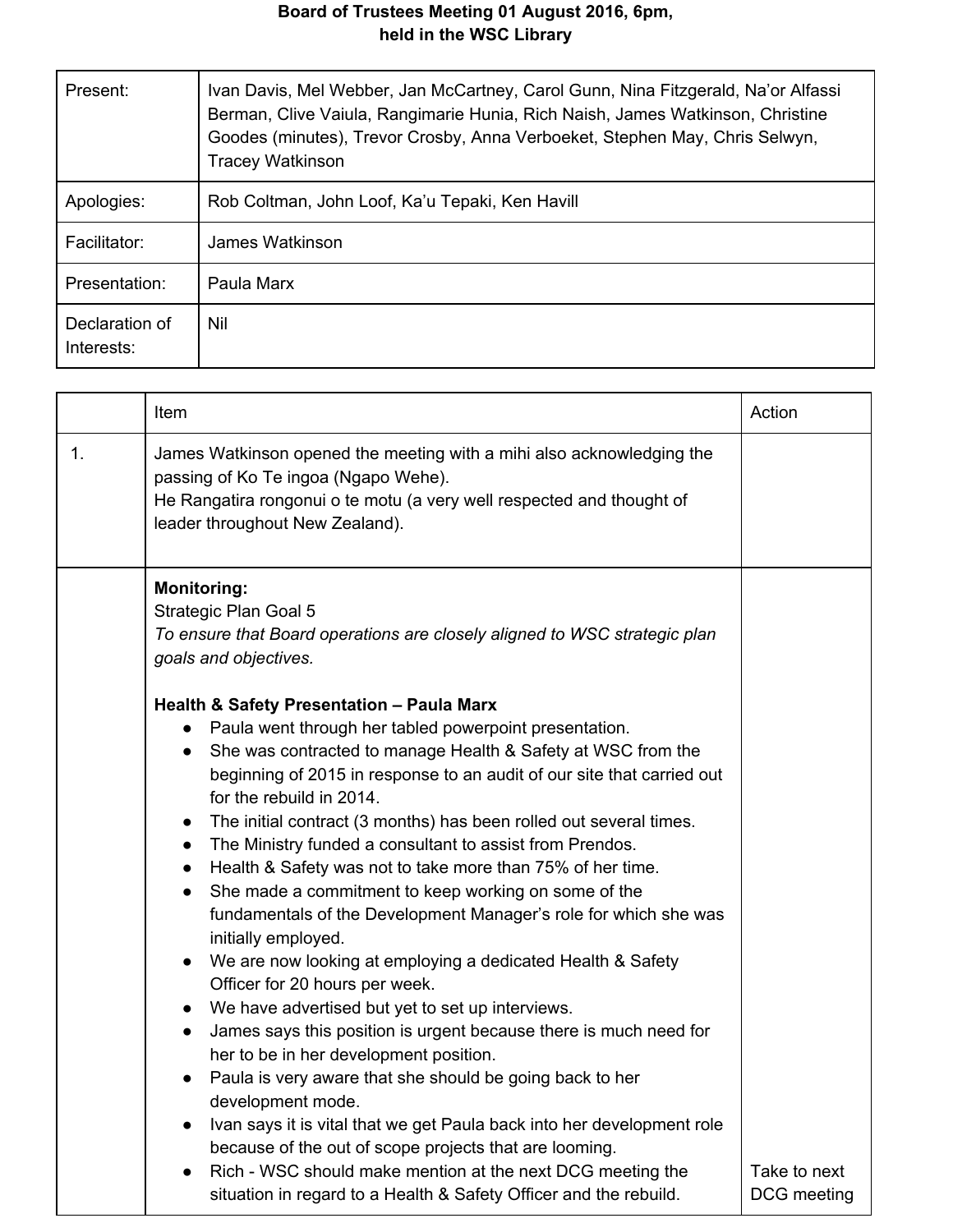| Jan - Ministry needs to be told that it is their responsibility.<br>$\bullet$<br>The board should be informed about near misses and significant<br>incidents and what action has been taken. This reporting should<br>include the rebuild as well. |              |
|----------------------------------------------------------------------------------------------------------------------------------------------------------------------------------------------------------------------------------------------------|--------------|
| <b>Stratgegic Decision:</b>                                                                                                                                                                                                                        |              |
| Strategic Plan Goal 8                                                                                                                                                                                                                              |              |
| To ensure that budget setting and fundraising is in alignment with school<br>development priorities                                                                                                                                                |              |
| Ivan talked of the difficulties that staff were having in regard to ILEs<br>and the rebuild.                                                                                                                                                       |              |
| It is hard to get your head around changing the way you teach and<br>deal with your colleagues.                                                                                                                                                    |              |
| The board needs to get the staff engaged in this transition.                                                                                                                                                                                       |              |
| Ivan would like to see the board fund 10 scholarships over 2017 and<br>$\bullet$                                                                                                                                                                   |              |
| 2018 for staff to look at innovative learning environments. This is                                                                                                                                                                                |              |
| signalled now because of budgetary requirements coming up.                                                                                                                                                                                         |              |
| Anna asked if this was the best way to do it? What evidence do you<br>have?                                                                                                                                                                        |              |
| Ivan talked of his own experience when winning a scholarship at                                                                                                                                                                                    |              |
| another school. It was career changing. The benefits show the staff<br>it is important.R                                                                                                                                                           |              |
| Reporting requirements would be put in place.<br>$\bullet$                                                                                                                                                                                         |              |
| Rich says in his experience it is pivotal in the change of the mind-set<br>$\bullet$<br>of the person. The power of visiting another environment is valuable<br>and it is important to get this underway.                                          |              |
| Anna pointed out that at the May meeting it was discussed that funds<br>$\bullet$                                                                                                                                                                  |              |
| needed to be put aside for communications. Nothing has happened.                                                                                                                                                                                   |              |
| She wants it recorded that she is coming at it from this angle.                                                                                                                                                                                    |              |
| Having said this, she now wants the board to go back to the                                                                                                                                                                                        |              |
| scholarship discussion.<br>Jan commended Ivan for bringing this proposal to the board now,<br>$\bullet$                                                                                                                                            |              |
| before the budget for next year is set.                                                                                                                                                                                                            |              |
| Is this for teaching staff or all staff. It is for teaching staff.<br>$\bullet$                                                                                                                                                                    |              |
| Finance Committee needs to know where all the money is set.<br>$\bullet$                                                                                                                                                                           |              |
| Jan wants communications to be talked about at Friday's Finance<br>meeting.                                                                                                                                                                        |              |
| The impetus for this discussion comes from the May board minutes<br>$\bullet$                                                                                                                                                                      |              |
| when John Loof asked for strategic focus for the budget.                                                                                                                                                                                           |              |
| Mel thinks it's a great idea.<br>$\bullet$<br>This will be a special budget that will not interfere with the PD<br>$\bullet$                                                                                                                       |              |
| budget.                                                                                                                                                                                                                                            |              |
| The money will be accessed from the Ministry and the Ministry will<br>$\bullet$                                                                                                                                                                    |              |
| be asked to match the amount the board puts in.                                                                                                                                                                                                    |              |
| Carol wants to see an overall plan.<br>$\bullet$                                                                                                                                                                                                   | Overall plan |
|                                                                                                                                                                                                                                                    | devised      |
| Tabled resolutions all combined to read as below.                                                                                                                                                                                                  |              |
| <b>Resolution 1:</b>                                                                                                                                                                                                                               |              |
|                                                                                                                                                                                                                                                    |              |

 $\mathbf{I}$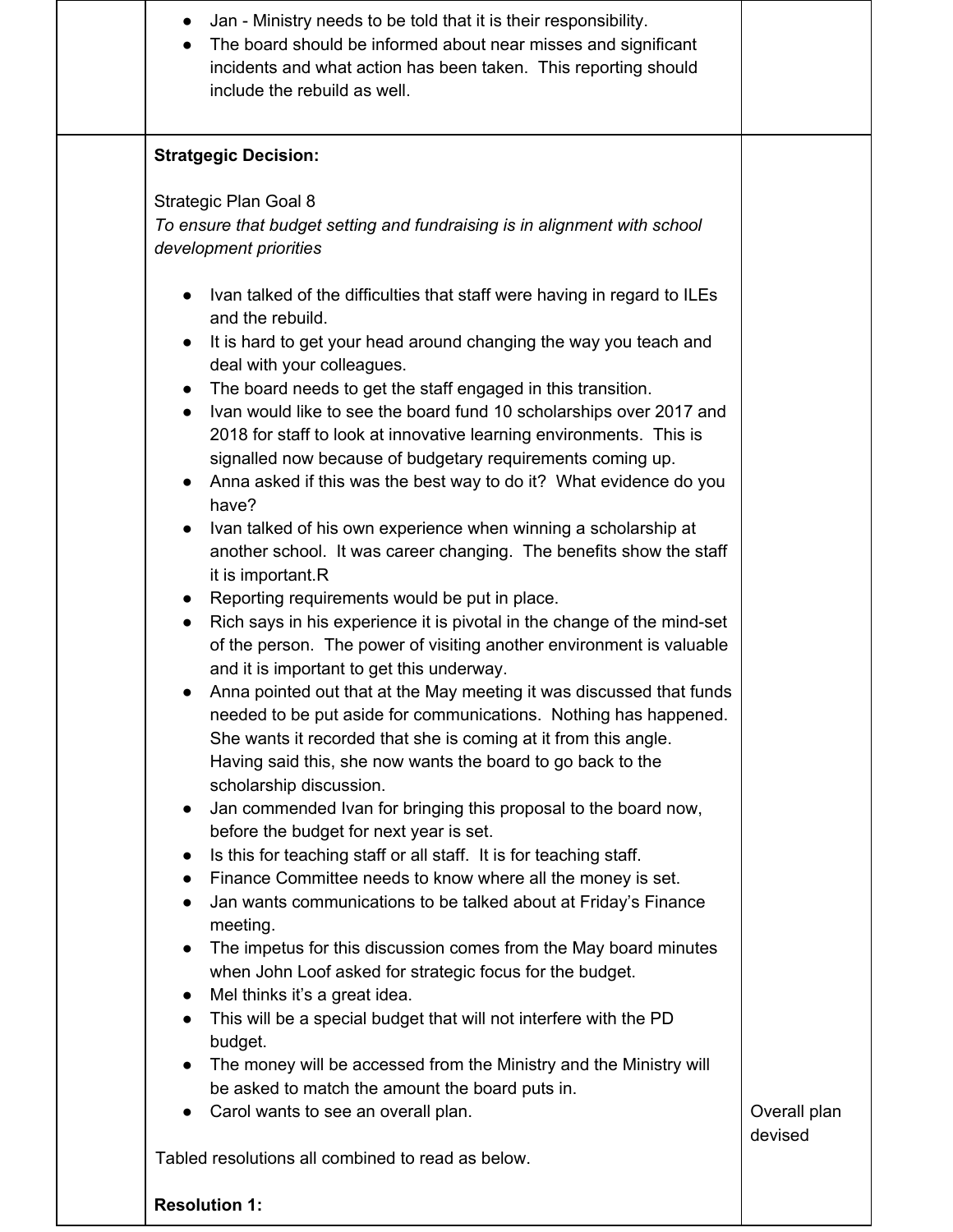|       | That the WSC BOT fund individual staff PD scholarships, focused on<br>ILE, up to a maximum of 10k each, within an overall budget of 50k per<br>annum, in both 2017 and 2018. (moved Stephen May/James Watkinson<br>- carried)                                                                                                                                                                              |             |
|-------|------------------------------------------------------------------------------------------------------------------------------------------------------------------------------------------------------------------------------------------------------------------------------------------------------------------------------------------------------------------------------------------------------------|-------------|
|       | Communications budget an agenda item for next board meeting.                                                                                                                                                                                                                                                                                                                                               | Agenda item |
|       | <b>Strategic Decision:</b>                                                                                                                                                                                                                                                                                                                                                                                 |             |
|       | Strategic Plan Goal 6<br>To manage the design and construction of the new school with the intention<br>of creating an outstanding learning environment.                                                                                                                                                                                                                                                    |             |
|       | <b>Proposed resolution:</b><br>That the WSC BOT includes out of scope items into the school<br>redevelopment.                                                                                                                                                                                                                                                                                              |             |
|       | This to go to Heads of Departments asking them for their wish list.<br>To be raised at the next CSG meeting.                                                                                                                                                                                                                                                                                               | Action      |
|       | Ivan talked to his Principal's Report:                                                                                                                                                                                                                                                                                                                                                                     |             |
| 7.25: | Ivan asked that the meeting go into committee to protect the privacy of<br>individuals. (Ivan Davis / Trevor Crosby - carried)                                                                                                                                                                                                                                                                             |             |
| 7.30: | The matter having been dealt with satisfactorily, the meeting went out<br>of committee.<br>(Ivan Davis / Trevor Crosby - carried)                                                                                                                                                                                                                                                                          |             |
|       | Ivan talked to the tabled Caretaker's Compound drawings.<br>The Ministry wants to cut back on spending all the 5YA money on<br>the one project.<br>Rich suggested the design team should put together a shopping list<br>of bits and then make a decision on what to spend money on first<br>then add bit by bit.                                                                                          |             |
| 7.40: | <b>Break</b>                                                                                                                                                                                                                                                                                                                                                                                               |             |
|       | Ivan Davis left the meeting                                                                                                                                                                                                                                                                                                                                                                                |             |
|       | <b>Peter Gall - EdSolnz:</b>                                                                                                                                                                                                                                                                                                                                                                               |             |
|       | Peter talked to his tabled Principal's Appointment Progress to Date<br>report.<br>Extensive survey of staff/student focus group meetings completed.<br>Information summarised and considered by the board recruitment<br>sub-committee (RC) to finalise the person specification.<br>Application form, application pack, referees forms and gazette<br>advertisement developed in consultation with the RC |             |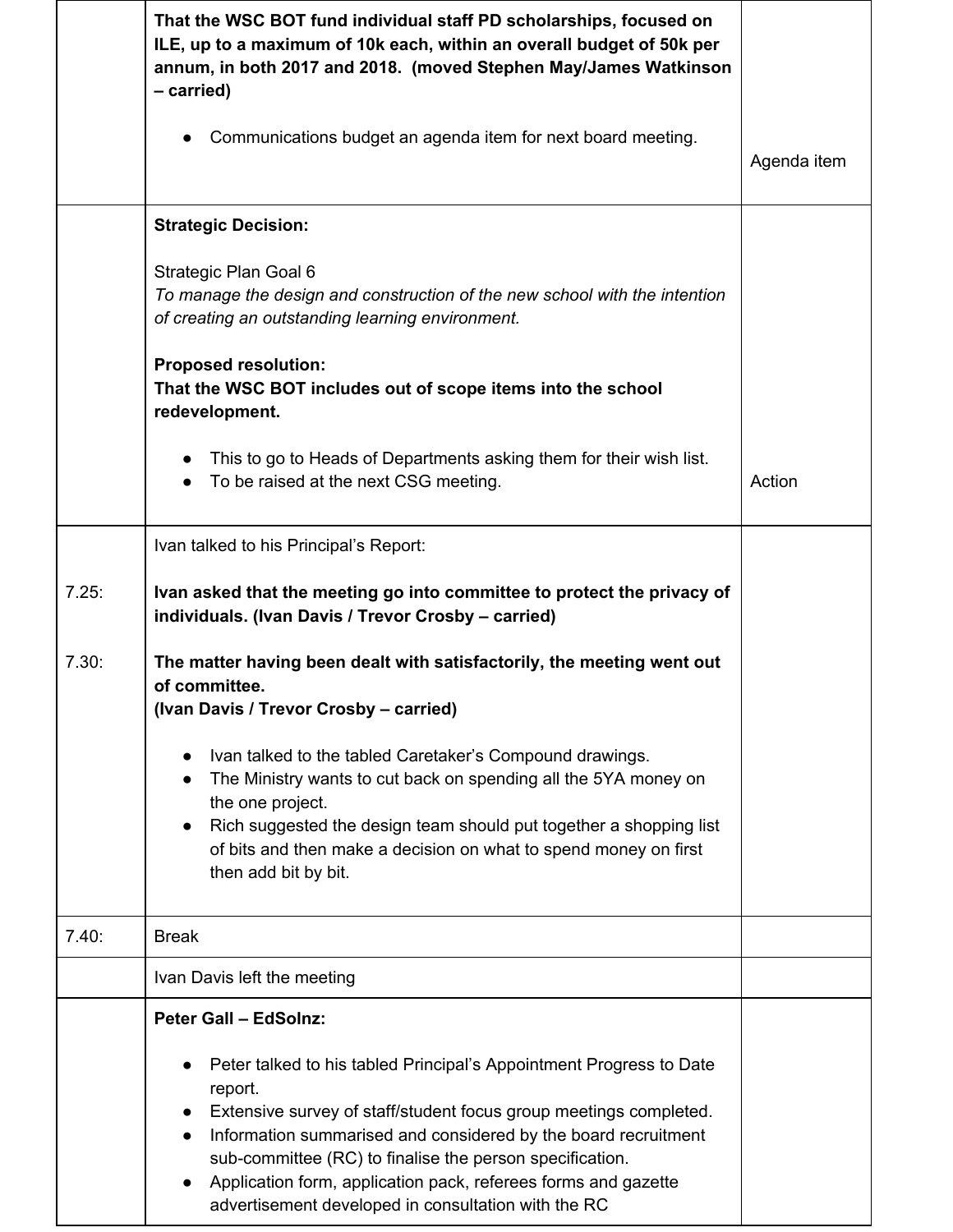| On-line advertisement and full gazette advertisement published.<br>Application packs and forms sent to potential applicants who have<br>requested them.<br>Phases 3 and 4 coming up.<br>Mel would like to be included in the recruitment committee. Na'or<br>would like to be too.<br>They would be there for the whole process. This makes 9 people.<br>Discussion about who should show prospective applicants around<br>the school should they wish ensued. It was decided that this should<br>be a DP.<br>Tracey thought that it should be Chris because he had more<br>background knowledge.<br>Rangimarie would like to see a numbered long list and a numbered<br>shortlist.<br>Shortlisting 10 September 8.30am WSC Library.<br>Interviews 1 October plus 2 October if required.<br>$\bullet$<br>Second interviews/presentations if required - Monday 3 October.<br>Special Board meeting 3 October at 4pm after the interviews to<br>make a decision. |  |
|----------------------------------------------------------------------------------------------------------------------------------------------------------------------------------------------------------------------------------------------------------------------------------------------------------------------------------------------------------------------------------------------------------------------------------------------------------------------------------------------------------------------------------------------------------------------------------------------------------------------------------------------------------------------------------------------------------------------------------------------------------------------------------------------------------------------------------------------------------------------------------------------------------------------------------------------------------------|--|
| <b>Monitoring:</b><br>James asked the student representatives if they would like report.<br>Na'or thanked the board for its inclusiveness.<br>$\bullet$<br>He thinks the school needs to be talked-up more.<br>$\bullet$<br>Carol said this is exactly Anna's point; we need a communications<br>$\bullet$<br>budget.<br>Nina talked about the new refurbished Rumaki relocatables and how<br>$\bullet$<br>colour and furniture is important.<br>James invited the board to the Rumaki to look at its new classrooms.<br>Stephen acknowledges Nga Puna o Waiorea's recent successes at<br>$\bullet$<br>the Kapa Haka nationals.<br>Chris said they were fantastic.<br>Rangimarie, as a whanau member, acknowledged the huge<br>$\bullet$<br>commitment of Chris, Tracey, Clive and James.                                                                                                                                                                      |  |
| Wrap-up:<br><b>Resolution 3:</b><br>That the minutes of the previous 2 BOT meetings be approved along<br>with the tabled reports and the correspondence list. (James<br><b>Watkinson/Carol</b><br>Gunn - carried)<br>Chris talked to a letter from the Ministry re an application from the<br>Board of Te Kura Kaupapa Maori o Nga Maungarongo seeking to<br>change the range of class levels at the school from Yr 1 to 8 to Yr 1<br>to 13 under section 153 (1A) of the Education Act 1989. Chris<br>supported this letter. This to be put into board correspondence.<br><b>Identifying Agenda Items for next meeting:</b>                                                                                                                                                                                                                                                                                                                                   |  |